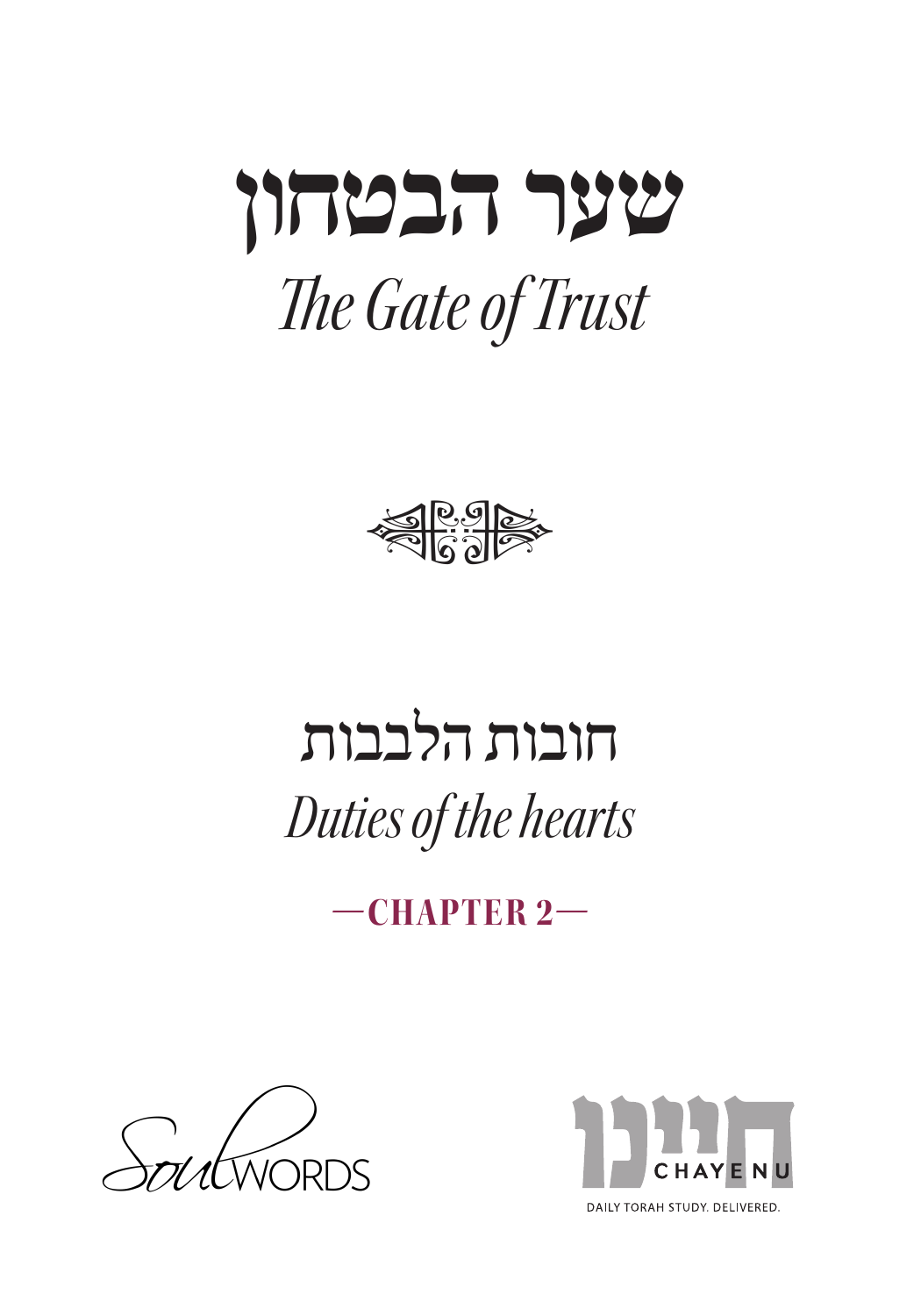## **2 Chapter** ׁ פֶּ רֶ ק שֵ נִ י

ְּ אַךְ הַפִּבּוֹת אֲשֶׁר בָּהֶן יִתְּכֵן הַבִּטְּחוֹן ֹ מֵ הַ בּ ו ּ טֵ חַ עַ ל הַ בְּ רו ׁ אִ ים הֵ ן שֶ בַ ע.

אַחַת מֵהֶן, הָרַחֲמִים וְהַחֶמְלָה וְהָאַהֲבָה. **ֿכי האדם כשהוא יודע בחברו שהוא** ֹמְרַחֵם וְחוֹמֵל עָלֵיו, יִבְטַח בּוֹ וְתָנוּחַ נַפְשׁוֹ ּׁ עָ לָ יו בְּ כָ ל מַ ה שּ ֶ י ּ ַטְ רִ יחֵ הו ִ מֵ ענְ יָנָ יו.

וְהַשֵּׁנִית, שֵׁיְהָיֶה יוֹדֵעַ בּוֹ עָם אַהֲבָתוֹ שׁאֵינֶנּוּ מִתְעַלֵּם מִמְנּוּ וְלֹא מִתְעָצֵל בְּחֲפְצוֹ, אֲבָל הוּא יוֹדֵעָ בּוֹ שֵׁהוּא ׁמִ ש ּ ְ ת ַּ ד ּ ֵ ל ו ּ מַ סְ כ ִׂ ים לַ עֲ שֹו ֹתו ּ . כִ י אִ ם לֹא יִתְבַּרֵר לוֹ מִמְּנּוּ כַּל זֶה, לֹא יָהָיֶה בִּטְחוֹנוֹ ֿעַלַיו שָׁלֵם, מִפְּנֵי שֵׁהוּא יוֹדֵעַ הִתְעַלְּמוּתו ֹ וְ רִ פְ יו ֹנו ֹ בְּ חֶ פְ צו.

וְכַאֲשֶׁר יְתִקְבָּצוּ לַבּוֹטֵחַ מִמִּי שַׁבַּטַח בּוֹ שְׁתֵי מִדּוֹת אֵלֶּה, גֹּדֵל רַחֲמֲנוּתוֹ עָלֵיו וְרֹב הַשָּׁגַחַתוֹ עַל עַנְיָנֵיו, יִבְטֵח בּוֹ מִבְּלִי סַפֵּק.

But the factors, which when present, make it possible for someone to trust other creations, are  **:seven**

One of the factors that causes a person to trust someone else to take care of him is if that person pathy and love. For when a person knows that possesses the character traits of compassion, emhis friend has compassion and empathy for him, he will place his trust in him and will have peace  **all** of mind due to his reliance on him, regarding all those matters about which he will bother him.

The second factor that is required, in order for one dition to his friend's love towards him, his friend person to trust another is that he knows that in adwill not ignore him, nor will he become lazy in fulfillling his wishes. Rather he knows that his friend has decided to fulfillll his wishes and will make every effort to do so. For if it will not be clear to him all of the above, then he will not be able to trust his friend completely since he knows that his friend may ignore him and be lazy when it comes to fulfillling his wishes.

sesses both these qualities, namely 1) that he has It is only when the friend he is trusting in pos**great compassion for him as well as 2) that he pays** attention to all of his matters, that he will be able to rely on him without a doubt.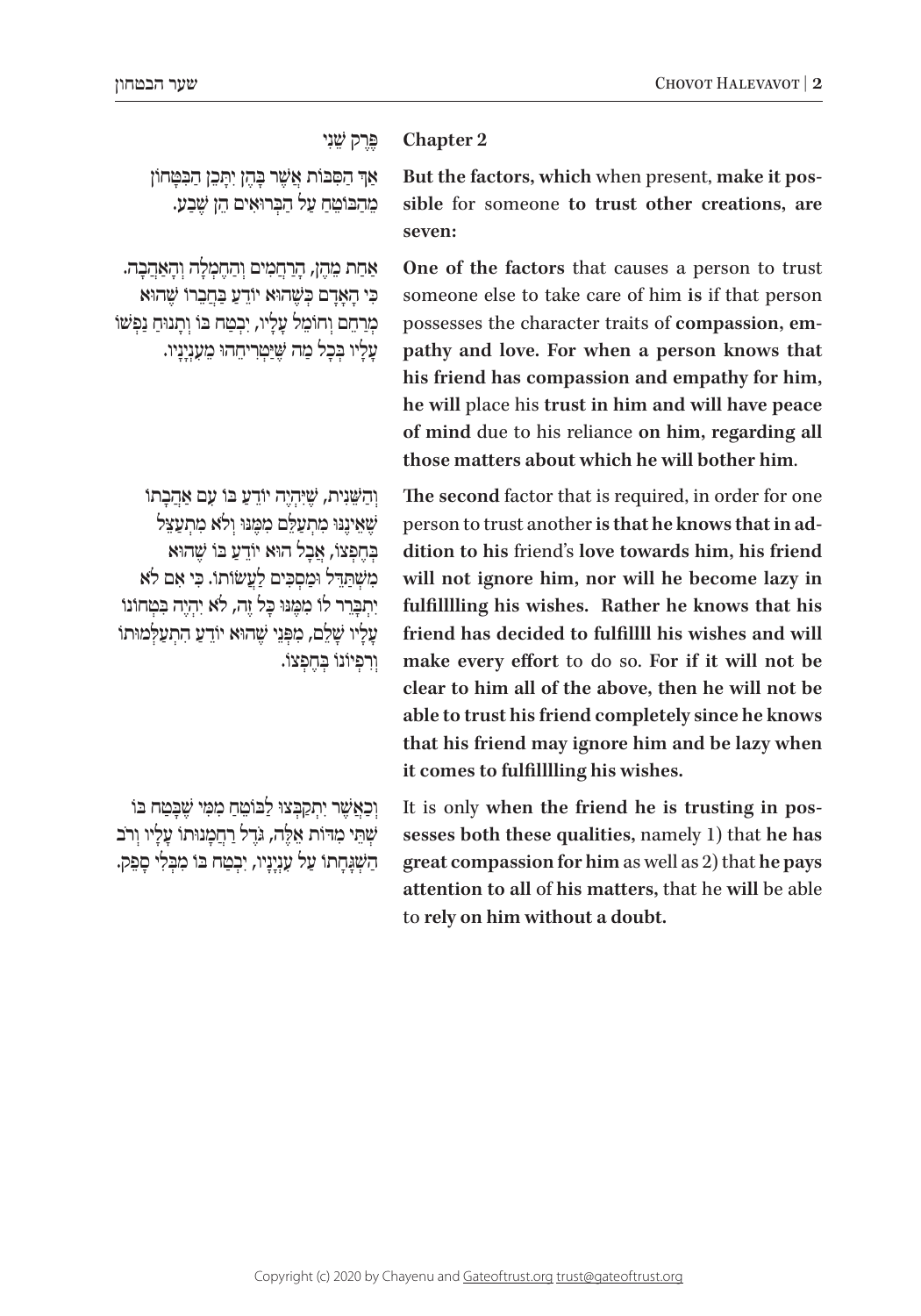The third factor that is required, in order for one person to trust another, is that he, i.e the one who is being trusted, be strong, and that he will not be  $t$  ing any matter that he wishes to achieve, and that won over by others who try to oppose him, regardnothing will stop him from fulfillling the request of the one who is trusting in him. For if he will be weak, then the trust in him will not be able to be complete, despite the fact that it is clear to him that he has compassion and is actively watching *b* **over him.** This is because in many situations he will be lacking the means with which to fulfilll the wants of the man trusting in him. It is only when all the above three qualities are combined and are present in the one that he is relying on, that it will be most appropriate for him to place his trust in  **.him**

The fourth factor that is required in order for one person to trust another is that he, i.e. the one who is being trusted, knows which things will be of true benefit to the one who is trusting in him, and it will not be hidden from him that which is good for him, both in situations in which the benefit is apparent and in situations in which the benefit is **hidden.** For if he will not know all this, then the **have one who is trusting in him will not be able to have peace** of mind in his reliance upon him.

It is only when these four qualities come together in the one who is being trusted; namely 1) that he possesses knowledge of the ways with which to take care of his needs, 2) that he possesses the tention over him and 4) has compassion towards ability to help him, 3) that he is actively paying athim that I his trust in him will be strengthened without any doubt.

וְהַשְׁלִישִׁית, שַׁיִּהְיֶה חֲזֵק, לֹא יְנַצַּח בַּאֲשֵׁר הוּא חַפֵּץ, וְלֹא יִמְנַעֲהוּ מוֹנֵעַ מֵעֲשׂוֹת ּבַּ ק ׁש ַֹ ת הַ בּ ו ּ טֵ חַ . כ ִּ י אִ ם יִהְ יֶה חַ ל ָׁ ש, לֹא ָ יִשְׁלַם הַבִּטֲחוֹן עָלָיו, אַף עַל פִּי שֵׁנִּתְבַּרֵר שְׁהוּא מְרַחֵם וּמַשְׁגִּיהַ, מִפְּנֵי הִמְּנַע **ִּדְבַרִים מִמֵּנוּ בְּרֹב הָעָנְיָנִים. וְכַאֲשֶׁר** יִתְקַבְּצוּ בּוֹ שָׁלֹשׁ הַמְּדוֹת הָאֱלֶה, יִהְיֶה ּהַ בִּ ט ֹ ָ חו ֹ ן עָ לָ יו יו ּ תֵ ר רָ אוי.

וְהַרְבְיעִית, שֵׁיְהָיֶה יוֹדֵעָ בְּאֵפְּנֵי תּוֹעָלֶת הַבּוֹטֵחַ עַלֵיו, וְלֹא יֵעָלָם מִמֵּנּוּ מֵה שֵׁהוּא וֹם לוֹ בּנסתר וּבנראה וּמה שִׁיּיטב בּוֹ ענְיֵנוֹ. כִּי אִם לֹא יֵדֵע כַּל זֶה, לֹא תֲנוּחַ נֶפֵ<sup>ּ</sup>שׁ הַבּוֹטֵחַ עָלֵיו.

ׁ וְ כַ אֲ ש ַ ֶ ר יִתְ ק ּ בְּ צו ֹ לו ֹ בּ ו ּ ד ְ ַ ע ּתֹו ֹ בְּ תו ֹעֲ לותָ יו, ּ וִ יכָ לְ תֹו בָּ הֶ ם, וְ רֹ ׁ ב הַ שּ ְ ג ֹ ָ חָ תו עֲ לֵ יהֶ ן, וְחֵמְלַתוֹ עַלִיו, יֶחֱזַק בִּמְחוֹנוֹ בּוֹ מִבְּלִי ספק.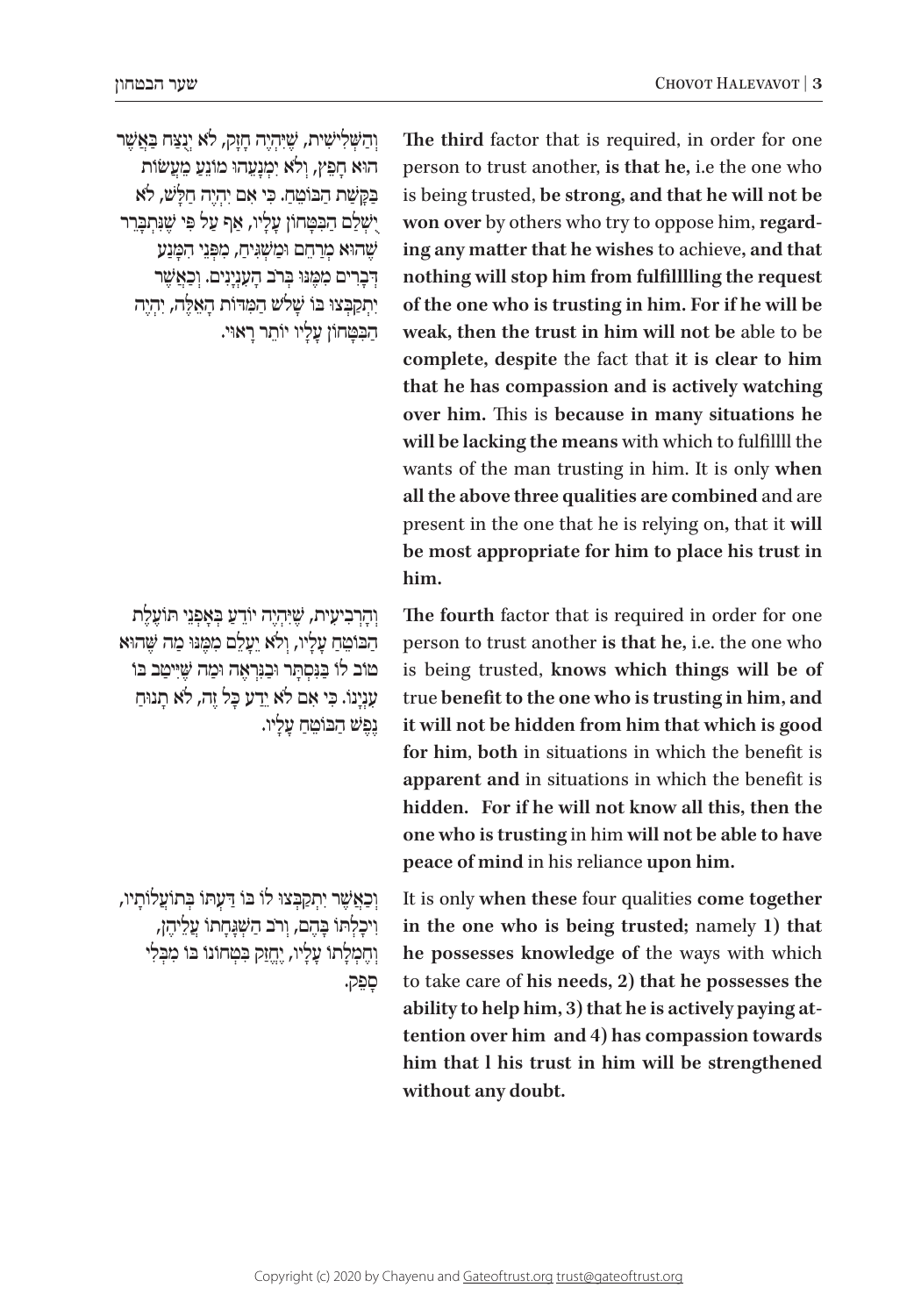וְהַחֲמִישִׁית, שֵׁיִּהְיֶה מִתְיַחֵד בְּהַנְהָנֵת הַבּוֹטֵחַ עָלֵיו מִתְּחִלַּת הָוַיִתוֹ וְגִדּוּלוֹ וְיַנְקוּתוֹ וְנַעֲרוּתוֹ וּבַחֲרוּתוֹ וִישִׁישׁוּתוֹ וְזִקְנַתוֹ עַד תַּכְלִית עַנְיַנוֹ.

וּכִשׁיּתִבּרר כּל זה מִמְּנּוּ לִבּוֹטֵה, יִתְחִיב שִׁתְּנוּחַ נַפְשׁוֹ עַלֵיו, וְיִשְׁעָן עַלִיו, בַּעֲבוּר מַה שֶׁקְרַם לוֹ עָלְיו מִן הַטּוֹבוֹת הָעוֹדְפוֹת וְהַתּוֹעֲלִיּוֹת הַמֵּתְמִידוֹת, וְיָהָיֶה זֶה מְחַיִּב חזקת במחונו בו.

וְהַשִּׁשִׁית, שֵׁיְהָיֵה עָנְיַן הַבּוֹטֵחַ כְּלוֹ מַסוּר בְּיָדוֹ, וְלֹא יוּכָל אָדָם לְהַזִּיקוֹ וּלְהוֹעָילוֹ ולֹא להיטיב אליו ולֹא לדחות נזק מעליו ווּלִתוֹ, כּעַבד האִסוּר אִשׁר הוּא בּבית הבּוֹר בּרִשׁוּת אדוֹנִיו.

וּכְשֵׁיִּהְיֶה הַבּוֹמֲחַ בְּרִשׁוּת מִי שֵׁבָּמַח עָלָיו ַ עַל הַעָנְיַן הַזֶּה, יִהְיֶה יוֹתֵר רָאוּי לִבְטוֹחַ עַליו.

וְהַשְּׁבִיעִית, שֵׁיְהָיָה מֵי שַׁבַּטַח עַלָיו בְּתַכְלִית הַנְּדִיבוּת וְהַחֵםֶד, לְמִי שֶׁרֵאוּי לוֹ וּלְמֵי שֵׁאֵינוֹ רֵאוּי לוֹ, וְתִהְיֶה נְדִיבוּתוֹ מַתְמֶרֶת וְחַסְדוֹ נִמְשָׁךְ לֹא יִכְרֵת וְלֹא יִפָּ סֵ ק. The fifth factor that is required in order for one person to trust another is that the one whom he is trusting is the only person who has taken care of him; from the beginning of his existence, through to when he develops; during the nine months when he was in his mother's womb, and during the days of his infancy, childhood, youth, adulthood, old age, until the end of his days.

When all of this is clear to the person who has the trust, it obligates him to rest his mind upon him and to rely on him to be his support, due to the good that he has done to him in the past, and as a result of the benefits that he receives from **him every moment.** All of this will obligate him to strongly trust in him.

The sixth factor that is required in order for one person to trust another is that the person who has trust is totally in the hands of the one whom he trusts, and that no one is able to harm him, help him, do good to him, or protect him from harm, just like a slave who is tied up and imprisoned who is totally under the jurisdiction of his master with no one else being able to do anything to him; here good nor bad.

When the one who has trust will be totally under the jurisdiction of the one he is trusting in, in this manner outlined above, then it will be even more **appropriate** for him to place his trust.

The Seventh factor that is required is that the one who is being trusted is extremely generous and ness as well as to those who are not deserving kind both to those who are deserving of his kindof his kindness. In addition, his generosity must **be constant and his kindness continuous, never ending** and uninterrupted.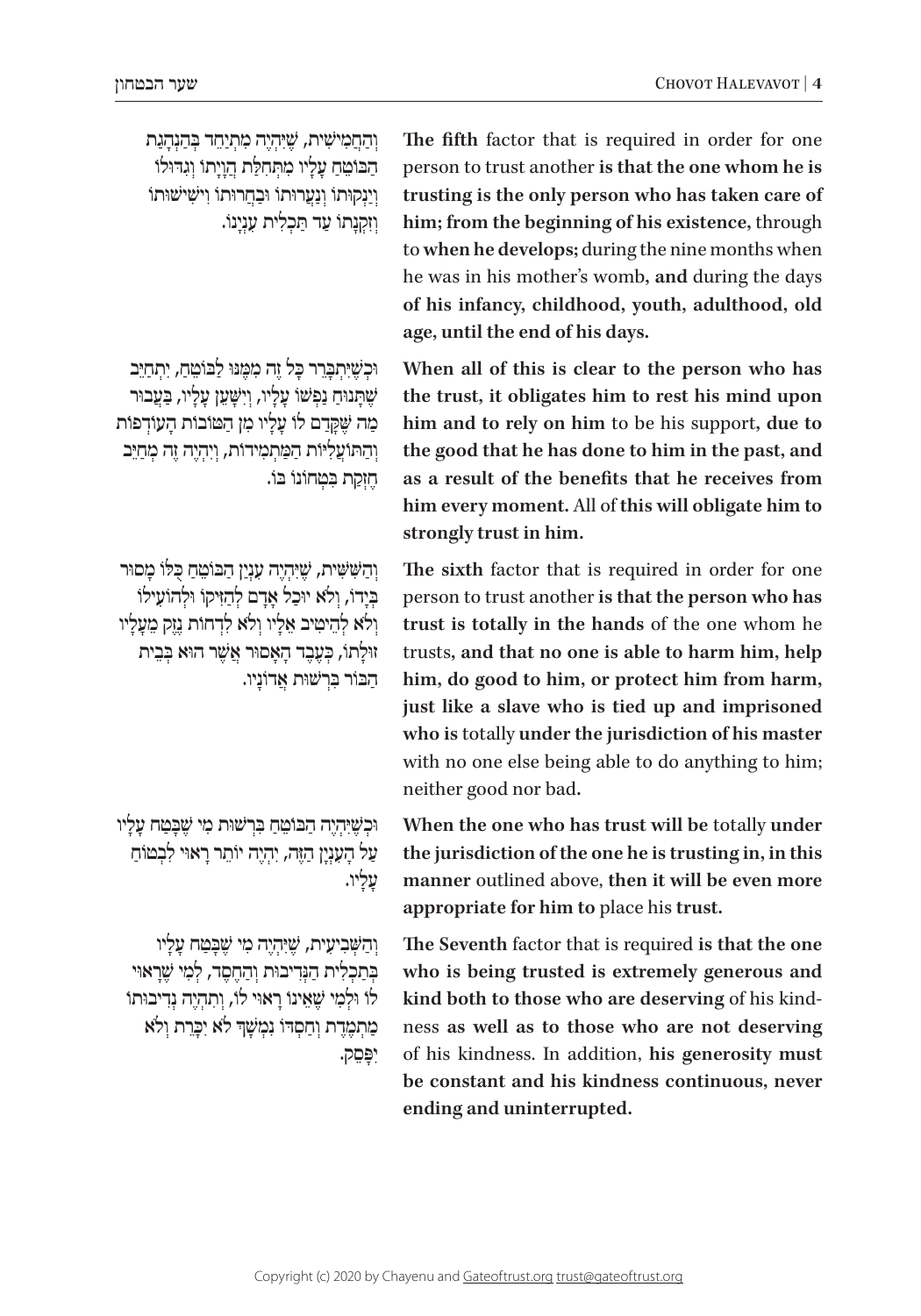dition to that which we mentioned before this (in Someone who possesses all these qualities, in adter 1), meets all the conditions that are necessary the introduction to Shaar Habitachon and in Chapfor a person to trust him. This then obligates the person who knows this about him to trust in him ance on him both when it comes to his behavior and to have peace of mind as a result of his reliin public and his behavior in private, in his mind; not to worry about his needs as well as with the rest of his body; in his actions, and to give himself over to him as well as to accept his decrees, and to judge him positively trusting that even those things which seem to be bad are really for the good.

When we examine these seven conditions, we will ever, we will find all of them in the Creator may he not find them at all in any of the creations. How**he** exalted.

ations, is supported by the verse (in Tehillim 103:8), The fact that he has compassion over his cre **should**  $\alpha$  **should**  $\alpha$  **should**  $\alpha$  **should**  $\alpha$ as it is written: "The Lord is merciful and gra-I not take pity on Nineveh, the great city?"

The fact that he does not ignore those whom he cares for, is supported by the verse (in Tehillim 121:4), as it is written: "Behold the Guardian of Is-<br>rael will neither slumber nor sleep."

The fact that he is all knowing and invincible is supported by the verse (in Iyov 9:4), as it is written: "He is wise in heart and mighty in strength; who hardened his heart against Him and remained  $\n$ **whole?"** and as it says (in Divrei Hayomim 1 29:11): "Yours, O Lord, are the greatness, and the might, and the glory, and the victory" and as it says (in Tzefania 3:17): "The Lord your God is in your midst, a Mighty One Who will save."

ּוּמִי שַׁנַּקִבְּצוּ בּוֹ כַּל הַמְּדּוֹת הַאֲלֶה עָם  $\epsilon$ ָ כְּל מֵה שֶׁהַזְכֵרנוּ קֹדֶם לַזֶה, נִשְׁלְמוּ תִּנְאֵי הַבְּטֵחוֹן בּוֹ, וְהִתְחַיָּב הַיּוֹדֵעָ זֶה מִמְּנּוּ ֹלְבְטוֹחַ בּוֹ וְשֶׁתֲנוּחַ נַפְשׁוֹ עָלָיו בְּגְלוּיוֹ וּבְנִסְתֵרוֹ, בְּלְבּוֹ וּבְאֶבְרִיו, וּלְהִמֵּסֵר אֱלֵיו וְלִרְצוֹת בְּגְזֵרוֹתָיו, וְלָדוּן אוֹתוֹ לְטוֹב בְּכָל ּד ּ ִ ינָ יו ומִ פְ עָ לָ יו.

ׁ וְ כַ אֲ ש ֹ ֶ ר נַ חְ קו ּ ר עַ ל אֵ ל ּׁ ֶ ה הַ ש ּ ִ בְ עָ ה תְ נָ אִ ים, לֹא נִמְצָאֵם כִּלַל בַּבְּרוּאִים, וְנִמְצָאֵם כָּלַּם בִּבּוֹרָא יִתְעַלָּה.

שׁהוּא מרחם על בריותיו, כמו שכתוב רחוּם וחנּוּן ה'" (תהלים קג, ח), ואמר "וַאֲנִי לֹא אַחוּם עַל נִינֵוָה הַעָיר הַגְּדוֹלַה" )יונה ד, יא(.

וְשָׁאֵינוֹ מִתְעַלֵּם, כִּמוֹ שֵׁכַּתוּב "הִנֵּה לֹא ּ יָנום וְ לֹ ׁ א יִיש ָׁ ן שֹו ׂ מֵ ר יִש ְ רָ אֵ ל" )תהלים קכא, ד).

וְשֵׁהוּא חַכָם וְלֹא יְנִצַּח, כְּמוֹ שֵׁכֵּתוּב ָ הֲכָם לֵבְב וְאַמִּיץ כֹּחַ, מִי הִקְשָּׁה אֵלְיו" וַיִּשְׁלָם" (איוב ט, ד), וְאָמַר "לְדָּ ה' הַגְּדְלָה וְהַגְּבוּרָה וְהַתְּפְאֶרֶת וְהַנֵּצַח וְהַהוֹד" (דברי הימים א' כט, יא), וכְתִיב ְה' אֱלֹהַיִךְ בְּקִרְבֵּךְ גִּבּוֹר יוֹשִׁיעַ" (צפניה" ְג, יז(.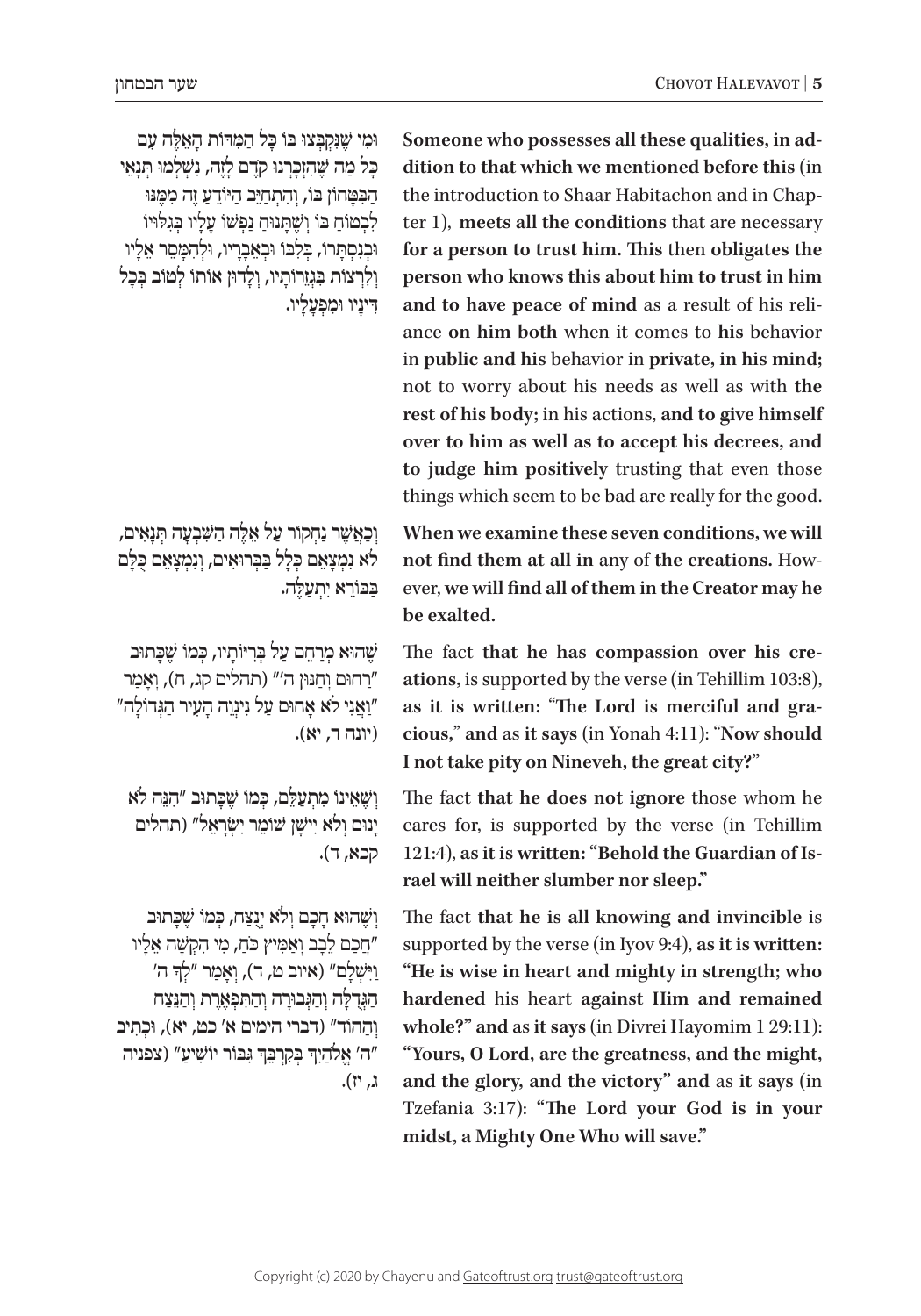The fourth quality, namely that the one who is being trusted must know what is best for the one he is helping, is not explicitly listed in the *Chovot Halevavot* with regard to G-d.

וֹשֵׁהוּא מִתִּיחד בַּהְנְהְגֶת הָאָדֶם מִתְּחַלֵּת ַ עִנְיָנוֹ וְהַתְחָלַת גִּדּוּלוֹ, כְּמוֹ שֶׁנֶאֱמַר<br>״הֲלוֹא הוּא אָבִיךְ קָנֶךְ, הוּא עָשְׂךָ ִָָיהֲלוֹא הוּא אָבִיךְ קְנֶךְ, הוּא עָשְׂךָ<br>וַיְכֹנְנֶךְ" (דברים לב, ו), וְאָמַר "עָלֶיךְ <sup>וַ</sup> נִסְמַכְתֵּי מִבְּמֵן, מִמְּעֵי אָמֵי אַתָּה גוֹזִי" (תהלים עא, ו), וְאָמֵר "הֲלֹא כֶחֲלָב ּת ּ ַ ת ִּ יכֵ נִ י וְ כַ ג ּ ְ בִ ינָ ה תְַ קפִּ יאֵ נִ י" )איוב י, י(, ּו ׁש ִ ְ אָ ר הָ ענְ יָן.

וְשַׁתּוֹעַלְתּוֹ וְהֵזֶקוֹ אֵינָם בִּרְשׁוּת אָדָם ּכִי אִם בְּיַד הַבּוֹרֵא יְתִעֲלֵה לְבָדוֹ, כְּמוֹ שׁנּאמר "מי זה אמר ותּהי אדֹני לֹא ּצִ ו ֹ ָ ה, מִ פִּ י עֶ לְ יון לֹ ֹ א תֵ צֵ א הָ רָ עו ּ ת וְ הַ טֹוב" (איכה ג, לז־לח), וְאָמֵר "יָבֵשׁ חֲצִיר נַבֶל ּ צִ יץ ודְ בַ ר אֱ לֹ ּ הֵ ינו ּ יָקו ֹ ם לְ עולָ ם" )ישעיה מ, ה), וְאֲמֵר "אֲכֵן חֲצִיר הָעֲם" (ישׁעִיה מ, ז(.

ּוּכְבָר הִתְבָרֵר הָעָנְיָן הַזֶּה בַּמַּאֲמֶר הַשְׁלִישִׁי מֵן הַסֵּפַר הַזָּה בְּמַה שַׁיֵּשׁ בּוֹ דֵי. The fact that he is the only one who takes care of the person, from the beginning of his formation and the beginning of his growing up is supported by the verse in Devorim 32:6, as it says: "Is He not your Father, your Master? He has made you and established you," and as it says (in Tehillim 71:6): "I relied on You from birth; from my mother's womb You drew me," and as it says (in Iyov 10:10): "Did You not pour me like milk and curdle me like cheese?" and the rest of the matter which is elaborated in the verses there until the end of the chapter, which extol the kindness of G-d which He performs with a person from the beginning of his formation through the rest of the person's life.

The fact that those things which benefit him, as well as harm him are not in the domain of any man, but solely in the hands of the Creator may he be exalted is supported by the verse in Eicha 3:37-38, as it says: "Who has commanded and it came to pass, unless the Lord ordained it? By the command of the Most High, neither good nor evil **come.**" And as it says (in Yeshayohu 40:8): "The grass shall dry out, the blossom shall wilt, but the word of our God shall last forever," and as it says in the preceding verse (Yeshayohu 40:7): "Behold the people are grass."

ly in the Third Gate of this book, Shaar Avodas This concept has already been clarified sufficient-Haelokim - the Gate of the Service of G-d.